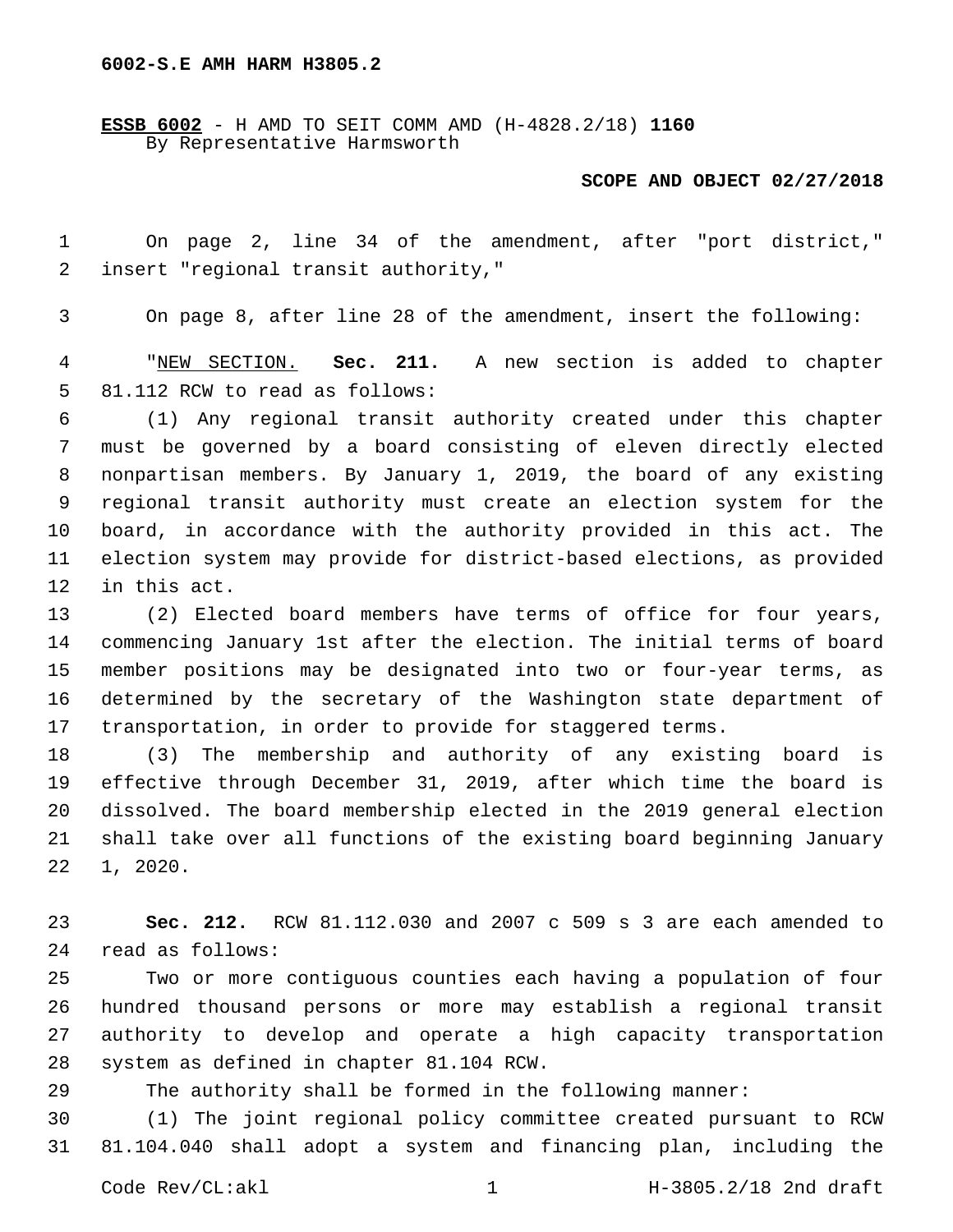definition of the service area. This action shall be completed by September 1, 1992, contingent upon satisfactory completion of the planning process defined in RCW 81.104.100. The final system plan shall be adopted no later than June 30, 1993. In addition to the requirements of RCW 81.104.100, the plan for the proposed system shall provide explicitly for a minimum portion of new tax revenues to be allocated to local transit agencies for interim express services. Upon adoption the joint regional policy committee shall immediately transmit the plan to the county legislative authorities within the 10 adopted service area.

 (2) The legislative authorities of the counties within the service area shall decide by resolution whether to participate in the authority. This action shall be completed within forty-five days following receipt of the adopted plan or by August 13, 1993, 15 whichever comes first.

16 (3) ((Each county that chooses to participate in the authority shall appoint its board members as set forth in RCW 81.112.040 and shall submit its list of members to the secretary of the Washington state department of transportation. These actions must be completed within thirty days following each county's decision to participate in 21 the authority.

 $(22 \t+4)$ ) The secretary shall call the first meeting of the authority, to be held within thirty days following receipt of the 24 ((appointments)) names of the elected board members. At its first meeting, the authority shall elect officers and provide for the 26 adoption of rules and other operating procedures.

 (( $(45)$ )) (4) The authority is formally constituted at its first meeting and the board shall begin taking steps toward implementation of the system and financing plan adopted by the joint regional policy committee. If the joint regional policy committee fails to adopt a plan by June 30, 1993, the authority shall proceed to do so based on the work completed by that date by the joint regional policy committee. Upon formation of the authority, the joint regional policy committee shall cease to exist. The authority may make minor modifications to the plan as deemed necessary and shall at a minimum review local transit agencies' plans to ensure feeder service/high capacity transit service integration, ensure fare integration, and ensure avoidance of parallel competitive services. The authority shall also conduct a minimum thirty-day public comment period.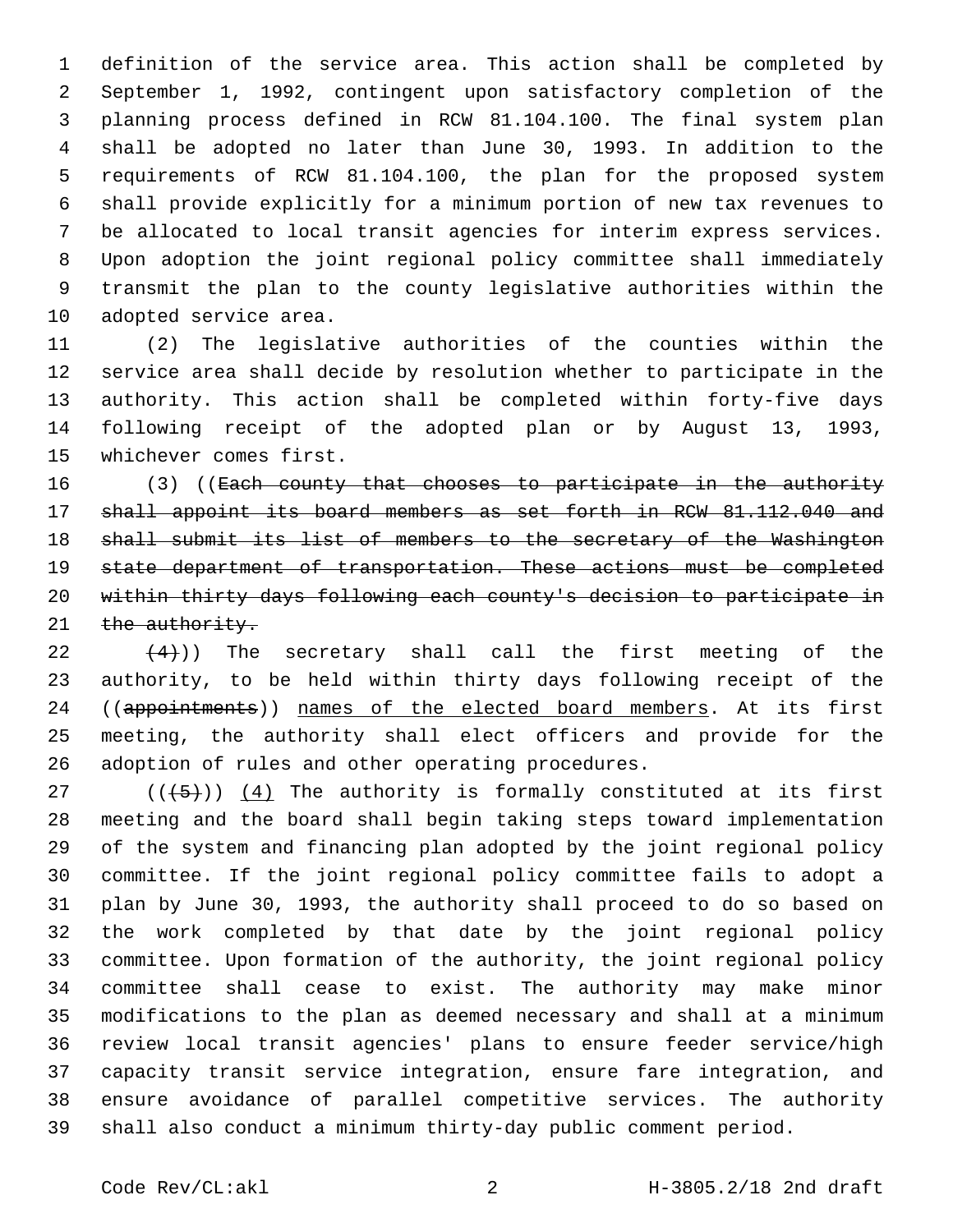(( $(6)$ )) (5) If the authority determines that major modifications to the plan are necessary before the initial ballot proposition is submitted to the voters, the authority may make those modifications with a favorable vote of two-thirds of the entire membership. Any such modification shall be subject to the review process set forth in RCW 81.104.110. The modified plan shall be transmitted to the legislative authorities of the participating counties. The legislative authorities shall have forty-five days following receipt to act by motion or ordinance to confirm or rescind their continued 10 participation in the authority.

 $((+7+))$  (6) If any county opts to not participate in the authority, but two or more contiguous counties do choose to continue to participate, the authority's board shall be revised accordingly. The authority shall, within forty-five days, redefine the system and financing plan to reflect elimination of one or more counties, and submit the redefined plan to the legislative authorities of the remaining counties for their decision as to whether to continue to participate. This action shall be completed within forty-five days 19 following receipt of the redefined plan.

 $((+8))$   $(7)$  The authority shall place on the ballot within two years of the authority's formation, a single ballot proposition to authorize the imposition of taxes to support the implementation of an appropriate phase of the plan within its service area. In addition to the system plan requirements contained in RCW 81.104.100(2)(d), the system plan approved by the authority's board before the submittal of a proposition to the voters shall contain an equity element which:

 (a) Identifies revenues anticipated to be generated by corridor 28 and by county within the authority's boundaries;

 (b) Identifies the phasing of construction and operation of high capacity system facilities, services, and benefits in each corridor. Phasing decisions should give priority to jurisdictions which have 32 adopted transit-supportive land use plans; and

 (c) Identifies the degree to which revenues generated within each county will benefit the residents of that county, and identifies when 35 such benefits will accrue.

 A simple majority of those voting within the boundaries of the authority is required for approval. If the vote is affirmative, the authority shall begin implementation of the projects identified in the proposition. However, the authority may not submit any authorizing proposition for voter-approved taxes prior to July 1, Code Rev/CL:akl 3 H-3805.2/18 2nd draft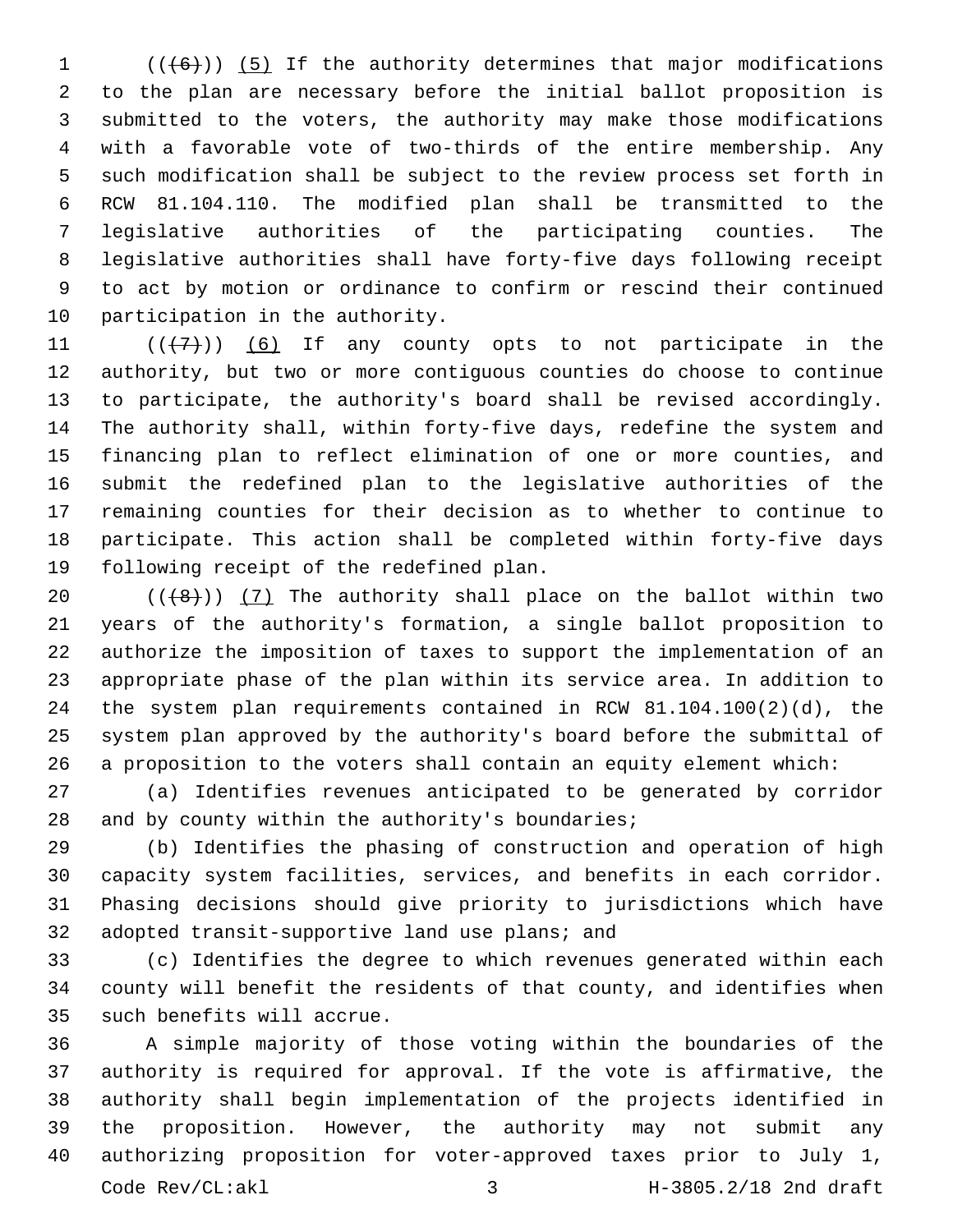1993; nor may the authority issue bonds or form any local improvement 2 district prior to July 1, 1993.

 ( $(\frac{49}{})$ )  $\frac{8}{15}$  If the vote on a proposition fails, the board may redefine the proposition, make changes to the authority boundaries, and make corresponding changes to the composition of the board, subject to section 211 of this act. If the composition of the board is changed, the participating counties shall revise the membership of 8 the board ((accordingly)) subject to section 211 of this act. The board may then submit the revised proposition or a different proposition to the voters. No single proposition may be submitted to the voters more than twice. Beginning no sooner than the 2007 general election, the authority may place additional propositions on the ballot to impose taxes to support additional phases of plan 14 implementation.

15 (( $(10)$ ) (9) At the 2007 general election, the authority shall submit a proposition to support a system and financing plan or additional implementation phases of the authority's system and financing plan as part of a single ballot proposition that includes a plan to support a regional transportation investment plan developed under chapter 36.120 RCW. The authority's plan shall not be considered approved unless both a majority of the persons voting on the proposition residing within the authority vote in favor of the proposition and a majority of the persons voting on the proposition residing within the proposed regional transportation investment 25 district vote in favor of the proposition.

26 (( $(11)$ )) (10) Additional phases of plan implementation may include a transportation subarea equity element which (a) identifies the combined authority and regional transportation investment district revenues anticipated to be generated by corridor and by county within the authority's boundaries, and (b) identifies the degree to which the combined authority and regional transportation investment district revenues generated within each county will benefit the residents of that county, and identifies when such benefits will accrue. For purposes of the transportation subarea equity principle established under this subsection, the authority may use the five subareas within the authority's boundaries as identified in the authority's system plan adopted in May 1996.

 $((+12))$  (11) If the authority is unable to achieve a positive vote on a proposition within two years from the date of the first election on a proposition, the board may, by resolution, reconstitute Code Rev/CL:akl 4 H-3805.2/18 2nd draft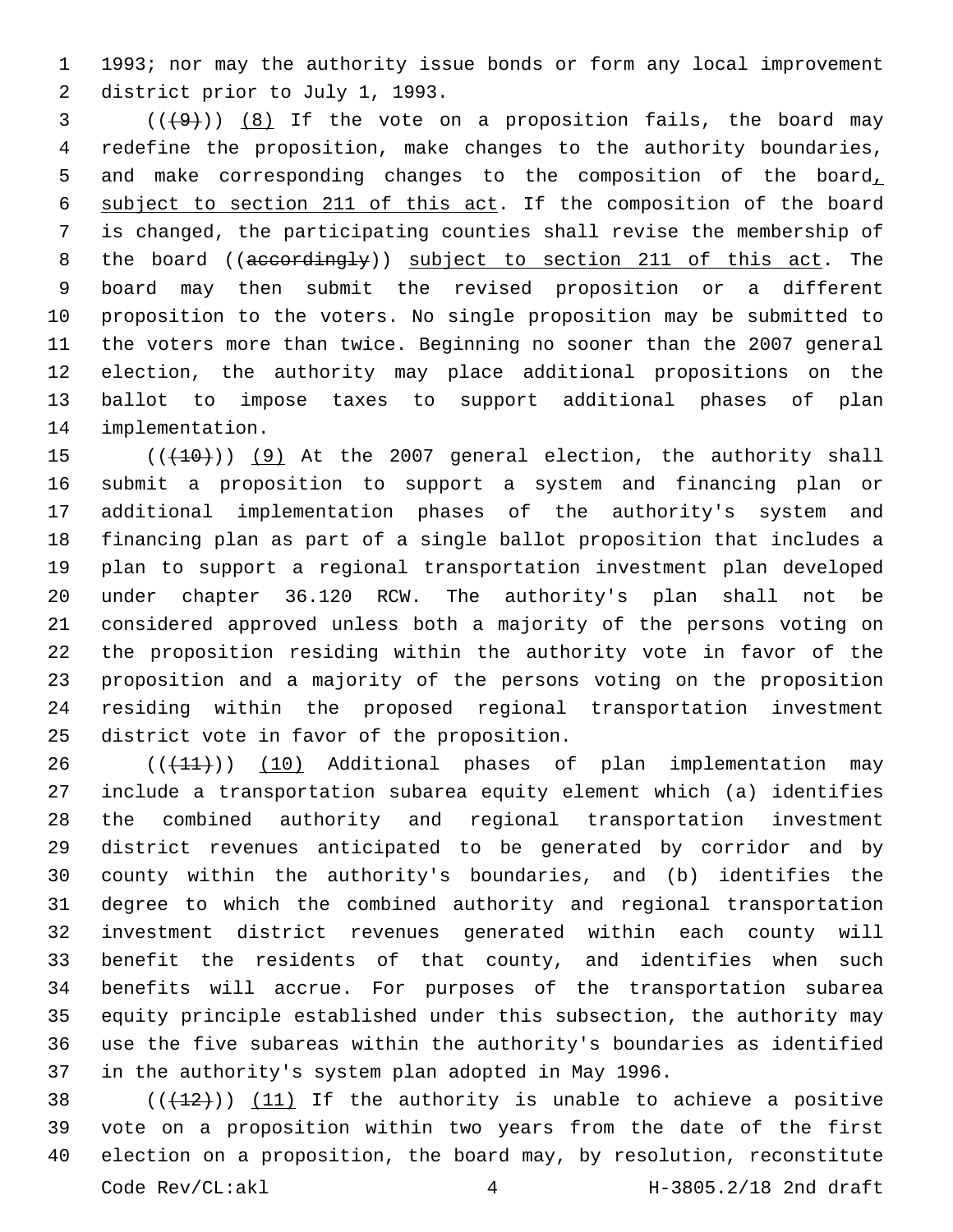1 the authority as a single-county body. With a two-thirds vote of the 2 entire membership of the voting members, the board may also dissolve 3 the authority.

4 **Sec. 213.** RCW 81.112.040 and 1994 c 109 s 1 are each amended to 5 read as follows:

6 (1) ((The regional transit authority shall be governed by a board 7 consisting of representatives appointed by the county executive and 8 confirmed by the council or other legislative authority of each 9 member county. Membership shall be based on population from that 10 portion of each county which lies within the service area. Board 11 members shall be appointed initially on the basis of one for each one 12 hundred forty-five thousand population within the county. Such 13 appointments shall be made following consultation with city and town 14 jurisdictions within the service area. In addition, the secretary of 15 transportation or the secretary's designee shall serve as a member of 16 the board and may have voting status with approval of a majority of 17 the other members of the board. Only board members, not including 18 alternates or designees, may cast votes. 19 Each member of the board, except the secretary of transportation

20 or the secretary's designee, shall be:

21 (a) An elected official who serves on the legislative authority 22 of a city or as mayor of a city within the boundaries of the  $23$  authority;

24 (b) On the legislative authority of the county, if fifty percent 25 of the population of the legislative official's district is within 26 the authority boundaries; or

 $27$  (c) A county executive from a member county within the authority 28 boundaries.

 When making appointments, each county executive shall ensure that representation on the board includes an elected city official representing the largest city in each county and assures proportional representation from other cities, and representation from unincorporated areas of each county within the service area. At least one-half of all appointees from each county shall serve on the governing authority of a public transportation system.

36 Members appointed from each county shall serve staggered four-37 year terms. Vacancies shall be filled by appointment for the 38 remainder of the unexpired term of the position being vacated.